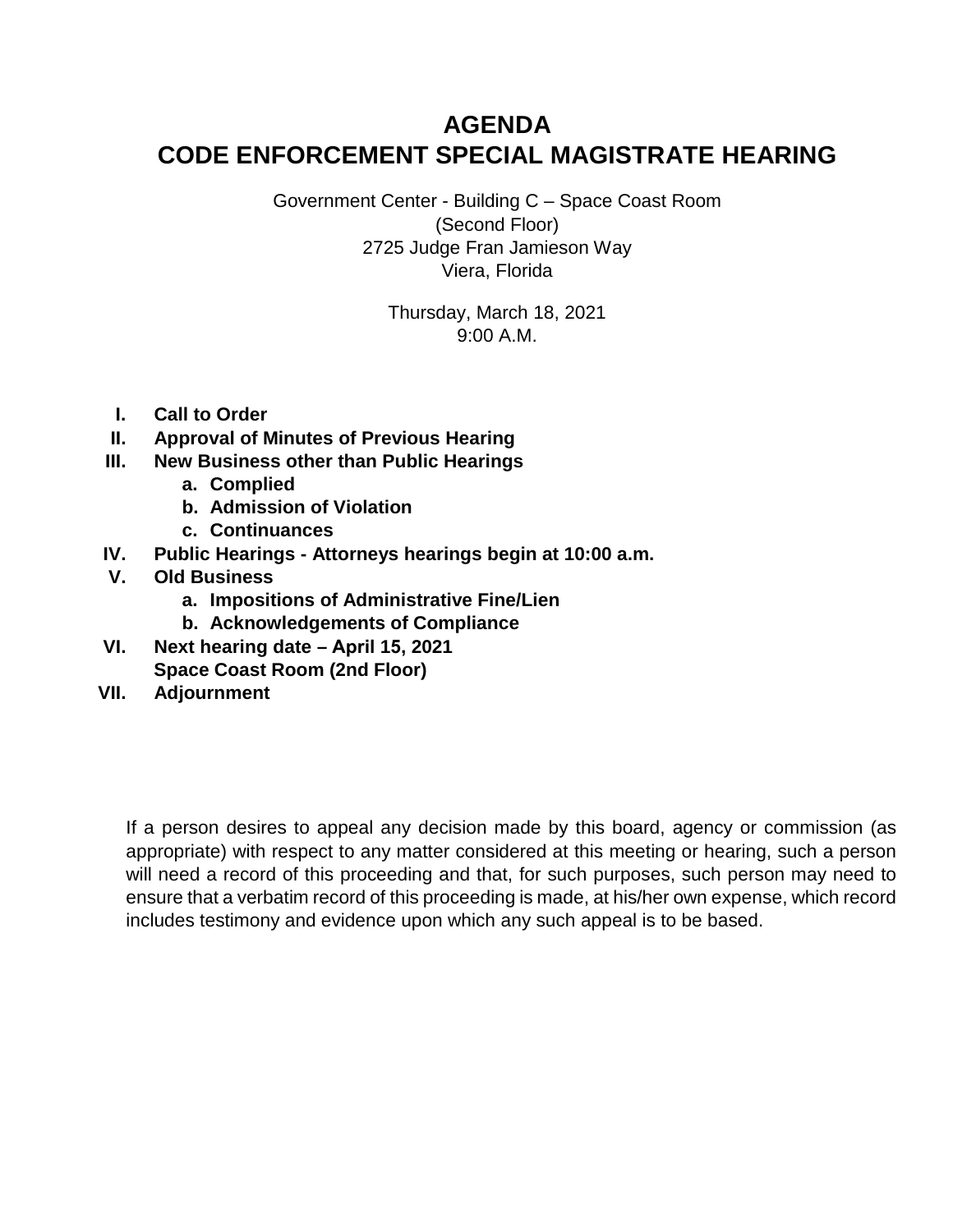# **CODE ENFORCEMENT SPECIAL MAGISTRATE HEARING**

Thursday, 18 March 2021 Agenda Items

# **Public Hearing**

# Case Number: 17CE-02170

Tax Account Number: 2438903

Site Address: 200 MILFORD POINT DR, MERRITT ISLAND, FL 32952

Owner: NEMROD KENNY 200 MILFORD POINT DR, MERRITT ISLAND, FL 32952

# Case Number: 19CE-00103

Tax Account Number: 2405416

Site Address: 5050 JUNEDALE DR, COCOA, FL 32926

Owner: CHRISTOPHER P CHANNELL 5050 JUNEDALE DR, COCOA, FL 32926

# Case Number: 19CE-01976

Tax Account Number: 2905659

Site Address: 422 HARRISON ST SW, PALM BAY, FL 32908

Owner: JENNIFER E GARRICK 685 E 233RD ST APT 3D, BRONX, NY 10466-2857

# Case Number: 20CE-00430

Tax Account Number: 2501071

Site Address: 485 ISLAND BEACH BLVD, MERRITT ISLAND, FL 32952

Owner: SUZANNE CADORIN & BROOKS CADORIN, COTRUSTEES, BS TRUST DTD 5/10/16 485 ISLAND BEACH BLVD, C/O BROOKS CADORIN MERRITT ISLAND, FL 32952-5062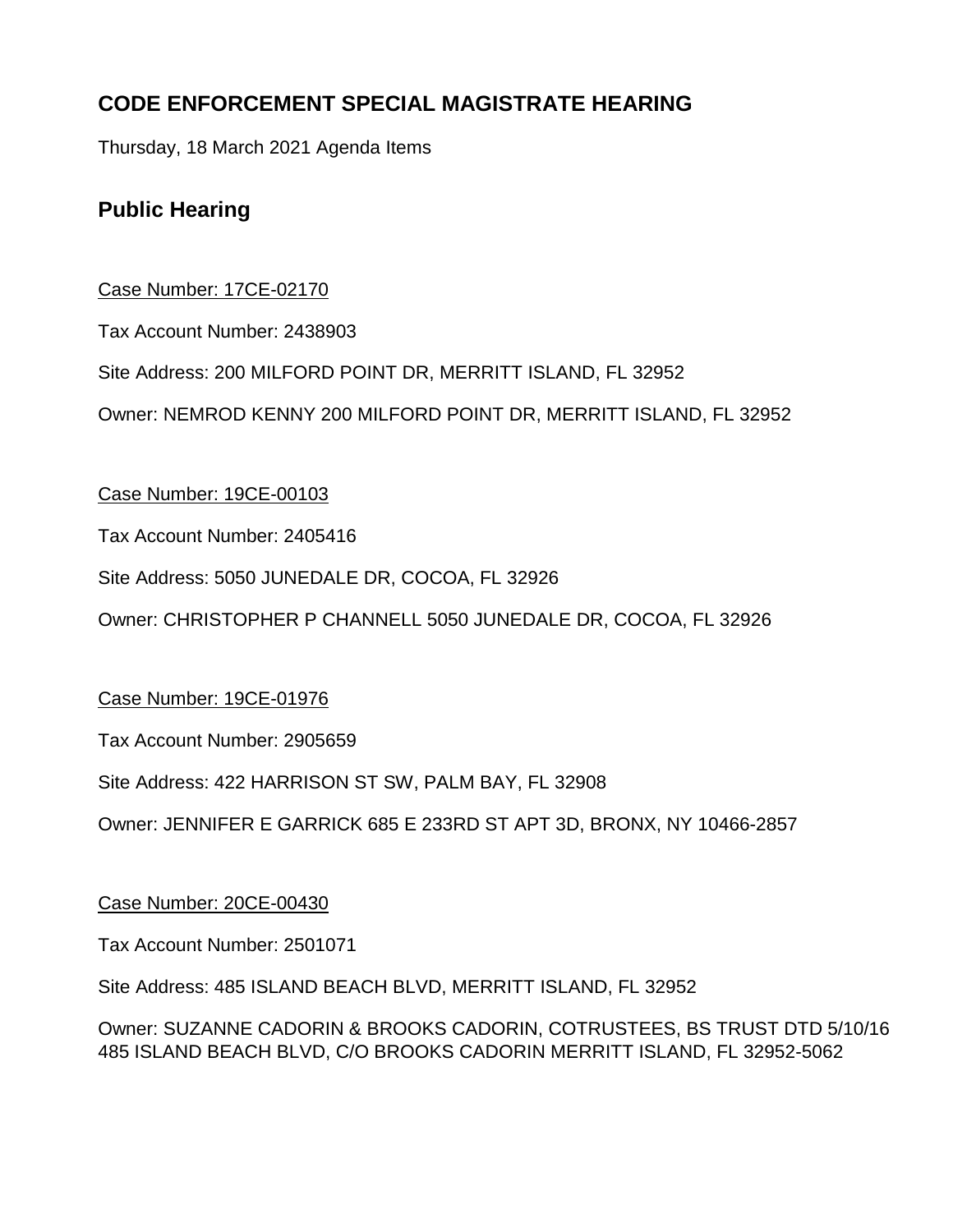Tax Account Number: 2431973

Site Address: 1680 E RIVIERA DR, MERRITT ISLAND, FL 32952

Owners: DAVID A LAMOUREUX & ROBERT E LAMOUREUX 1680 E RIVIERA DR, MERRITT ISLAND, FL 32952

#### Case Number: 20CE-01126

Tax Account Number: 2718009

Site Address: 1535 ALPHA DR, MELBOURNE, FL 32935

Owners: BELA ERDOS & PAMELA ERDOS, TRUSTEES, BELA & PAMELA ERDOS 2004 REVOCABLE TRUST DATED 02/26/2004 3360 S ATLANTIC AVE #109, COCOA BEACH, FL 32931

#### Case Number: 20CE-01389

Tax Account Number: 2511287

Site Address: 1065 CAROL CT, MERRITT ISLAND, FL 32952

Owner: DAVID WEBER 915 PINEAPPLE PLACE, MERRITT ISLAND, FL 32952

#### Case Number: 20CE-01559

Tax Account Number: 2515035

Site Address: 1485 S BANANA RIVER DR, MERRITT ISLAND, FL 32952

Owners: KAREN A GRANT; ROBERT D GRANT, JR 375 W VENETIAN CT, MERRITT ISLAND, FL 32953

#### Case Number: 20CE-01562

Tax Account Number: 2314869 (Multiple Addresses)

Site Address: 4080 MORRIS AVE, COCOA, FL 32927

Owner: MORRIS AVE MOBILE HOME PARK LLC 2728 ENTERPRISE RD, STE 200, ORANGE CITY, FL 32763-8276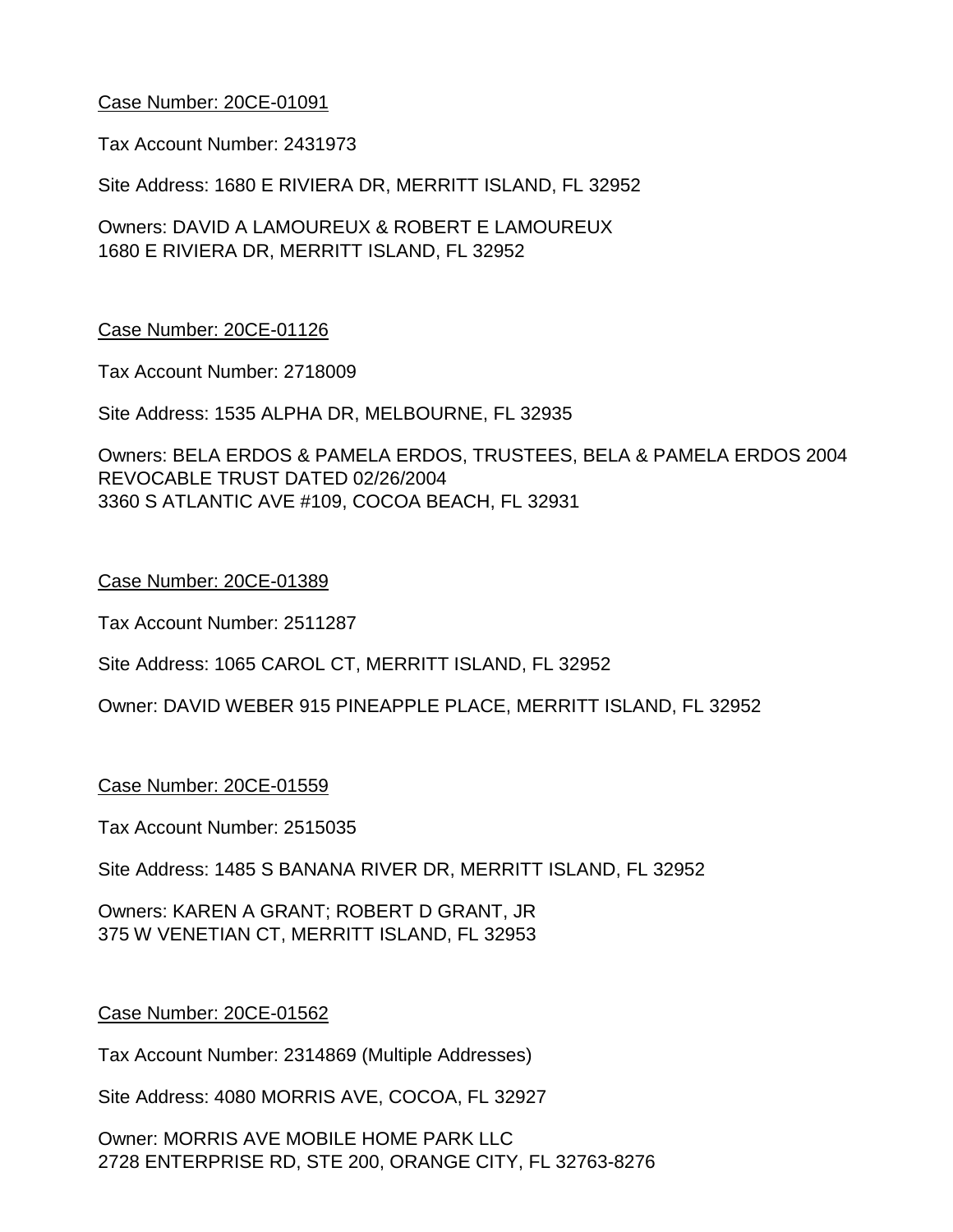Tax Account Number: 2718030

Site Address: 1550 SENECA DR, MELBOURNE, FL 32935

Owner: DYLAN L GRIGSBY 1550 SENECA DR, MELBOURNE, FL 32935-4117

## Case Number: 20CE-01673

Tax Account Number: 2420631

Site Address: 711 SIXTH ST, MERRITT ISLAND, FL 32953

Owners: SHEA T FALLON, LARRY B FALLON 711 SIXTH ST, MERRITT ISLAND, FL 32953

## Case Number: 20CE-01711

Tax Account Number: 2302446

Site Address:225 FECCO ST, COCOA, FL 32927

Owners: WILLIAM E GORMAN, HELEN M GORMAN PO BOX 3, KNIGHTSTOWN, IN 46148

## Case Number: 20CE-01722

Tax Account Number: 2434960

Site Address: 260 HAYES AVE, COCOA BEACH, FL 32931

Owner: JOHN D SCOTT PO BOX 1898, CAPE CANAVERAL, FL 32920-1898

## Case Number: 20CE-01798

Tax Account Number: 2427120

Site Address: 244 N GROVE ST, MERRITT ISLAND, FL 32953

Owner: AQUATIC LEAK DETECTION LLC 1470 CONCORD AVE, MERRITT ISLAND, FL 32952-5813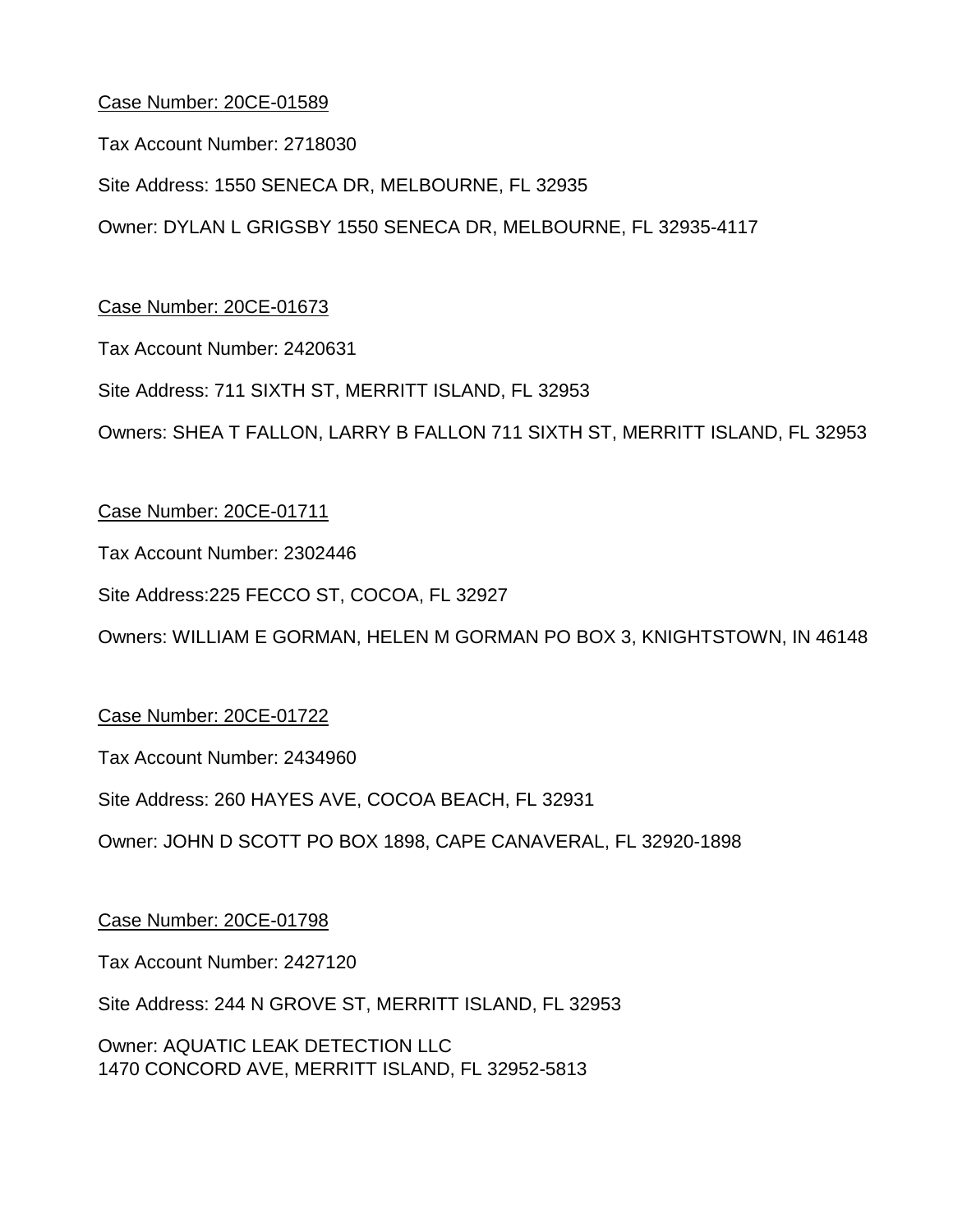Tax Account Number: 2417119

Site Address: 490 EASY ST, MERRITT ISLAND, FL 32953

Owner: JEFF MONTGOMERY, JR ESTATE PO BOX 540571 MERRITT ISLAND, FL 32954-0571

#### Case Number: 20CE-01987

Tax Account Number: 2315547

Site Address: 390 ST CHARLES AVE, MERRITT ISLAND, FL 32953

Owner: LEONARD D DEYOUNG 6198 N COURTENAY PKWY, MERRITT ISLAND, FL 32953-7007

#### Case Number: 20CE-01995

Tax Account Number: Number: 2800499

Site Address: 3655 MIAMI AVE, MELBOURNE, FL 32904

Owner: JEAN C HALPAPE PO BOX 34137, INDIALANTIC, FL 32903-1137

#### Case Number: 20CE-01996

Tax Account Number: 2318135

Site Address: 6940 COLUMBINE DR, COCOA, FL 32927

Owner: JANICE COMERFORD NANT HEDDWCH GARNDOLBENMAEN GWYNEDD N WALES, UNITED KINGDOM LL51 9RX by Sean Comerford, POA

#### Case Number: 20CE-02012

Tax Account Number: 2419339

Site Address: 1005 E WAIKIKI DR, MERRITT ISLAND, FL 32953

Owner: NORA GREGORY, TRUSTEE, BREVARD 1005 WAIKIKI LAND TRUST 2200 WINTER SPRINGS BLVD, STE 106-303 OVIEDO, FL 32765-9358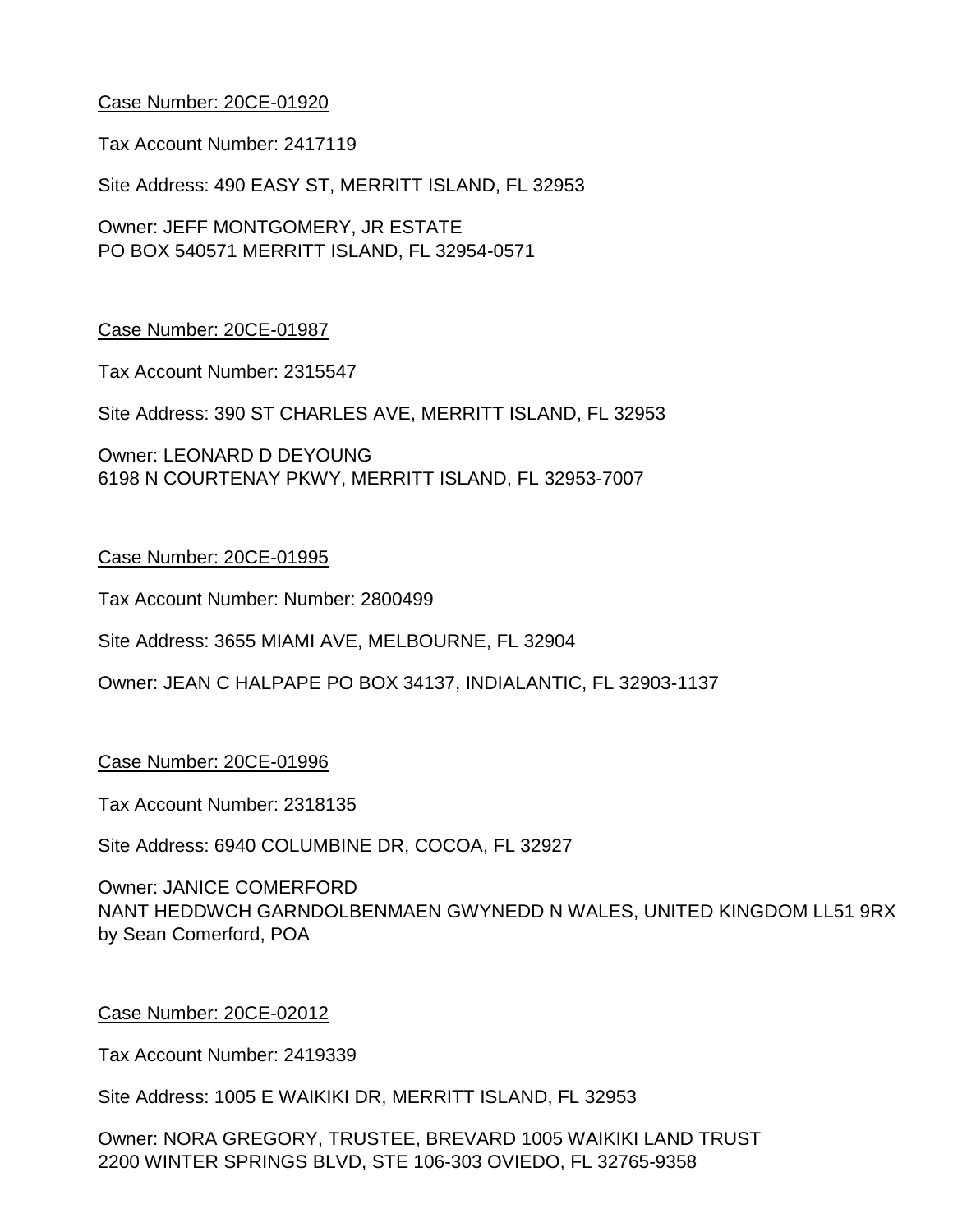Tax Account Number: 2317886

Site Address: 6975 MELALEUCA RD, COCOA, FL 32927 Owner: OMAR ORTIZ 6975 MELALEUCA RD, COCOA, FL 32927

Case Number: 20CE-02072

Tax Account Number: 2303678

Site Address: 6830 CALIPH AVE, COCOA, FL 32927

Owners: TONY R ROTHGEB & RAE K ROTHGEB 6830 CALIPH AVE, COCOA, FL 32927

## Case Number: 20CE-02095

Tax Account Number: 2315023

Site Address: 4180 ROYAL PALM AVE, COCOA, FL 32926

Owner: APRILLE TERZIEFF ESTATE 4180 ROYAL PALM AVE, COCOA, FL 32926

Case Number: 20CE-02096

Tax Account Number: 2315023

Site Address: 4180 ROYAL PALM AVE, COCOA, FL 32926

Owner: APRILLE TERZIEFF ESTATE 4180 ROYAL PALM AVE, COCOA, FL 32926

Case Number: 20CE-02124

Tax Account Number: 2409291

Site Address: W KING ST, COCOA, FL 32926

Owner: SOUTHERN STAR RESTAURANT MANAGEMENT INC 6441 S CHICKASAW TRL, # 334, ORLANDO, FL 32829-8366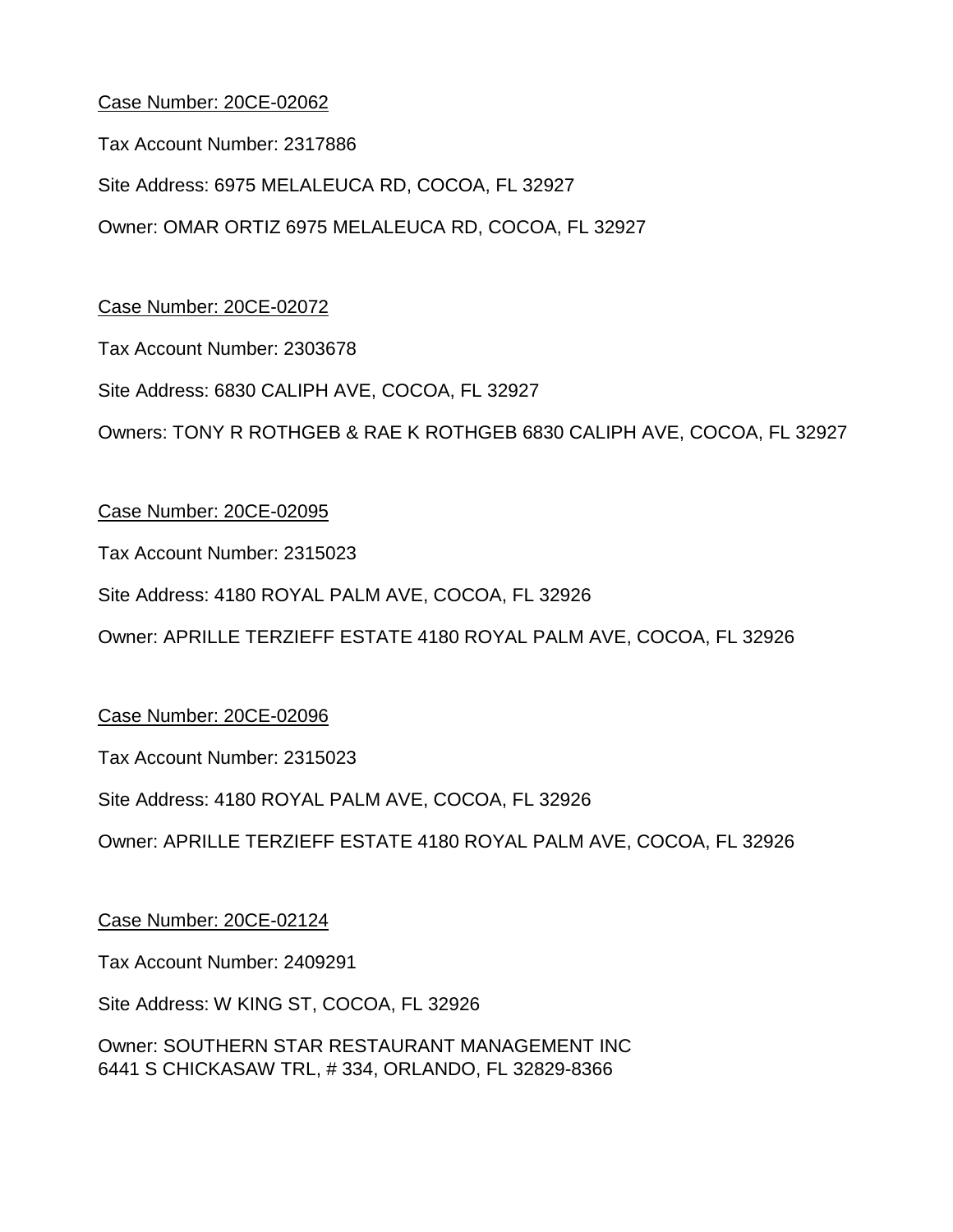Tax Account Number: 2405670

Site Address: 1990 JUNIPER CIR, COCOA, FL 32926

Owner: WILLIAM EUGENE PIERCE, JR; SUSAN PIERCE 1990 JUNIPER CIR, COCOA, FL 32926

## Case Number: 21CE-00078

Tax Account Number: 2903054

Site Address: 1304 WHITEHURST RD SW, PALM BAY, FL 32908

Owners: JESSE F NIX, ABRIL NIX 1304 WHITEHURST RD SW, PALM BAY, FL 32908

## Case Number: 21CE-00105

Tax Account Number: 2938610

Site Address: 1868 PIRATE AVE SE,PALM BAY, FL 32909

Owner: ELIZABETH CANGE 3720 INVERRARY DR, APT 1J, LAUDERHILL, FL 33319-5145

## Case Number: 21CE-00115

Tax Account Number: 2950753

Site Address: 2267 COGAN DR SE, PALM BAY, FL 32909

Owner: ASHARII A M CUMMINGS 2267 COGAN DR SE, PALM BAY, FL 32909-8409

#### Case Number: 21CE-00130

Tax Account Number: 2928069

Site Address: 821 ARABIA RD SE, PALM BAY, FL 32909

Owner: SHARON LOPEZ 821 ARABIA RD SE, PALM BAY, FL 32909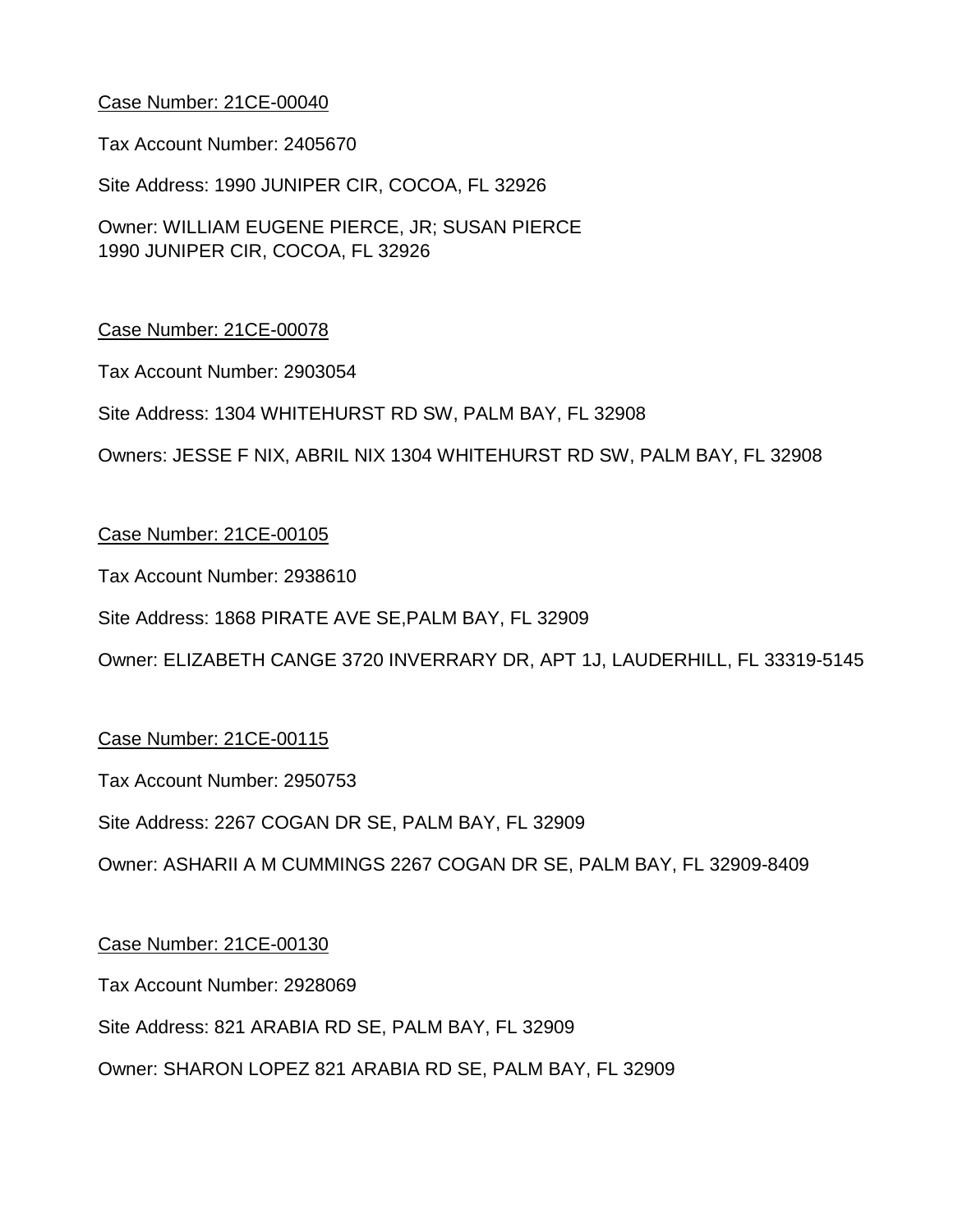Tax Account Number: 2927058

Site Address: 998 CALIGULA AVE SE, PALM BAY, FL 32909

Owner: CERBERUS SFR HOLDINGS II LP 1850 PARKWAY PL SE, STE 900, MARIETTA, GA 30067-8261

#### Case Number: 21CE-00219

Tax Account Number: 2927563

Site Address: 524 ORTEGA ST SE, PALM BAY, FL 32909

Owners: MAHENDRA RAMDAT & HERMIONE RAMDAT 524 ORTEGA ST SE, PALM BAY, FL 32909

## Case Number: 21CE-00221

Tax Account Number: 2902566

Site Address: 920 WELLINGTON ST SW, PALM BAY, FL 32908

Owner: ALICIA MUNIZ 920 WELLINGTON ST SW, PALM BAY, FL 32908

#### Case Number: 21CE-00222

Tax Account Number: 2900482

Site Address: 272 WILTON AVE SW, PALM BAY, FL 32908

Owner: PAUL E SHERMAN 272 WILTON AVE SW, PALM BAY, FL 32908-3529

#### Case Number: 21CE-00224

Tax Account Number: 2949295

Site Address: 686 TITAN RD SE, PALM BAY, FL 32909

Owners: SHANEE R RAY & JOSEPH JOHN RAY 686 TITAN RD SE, PALM BAY, FL 32909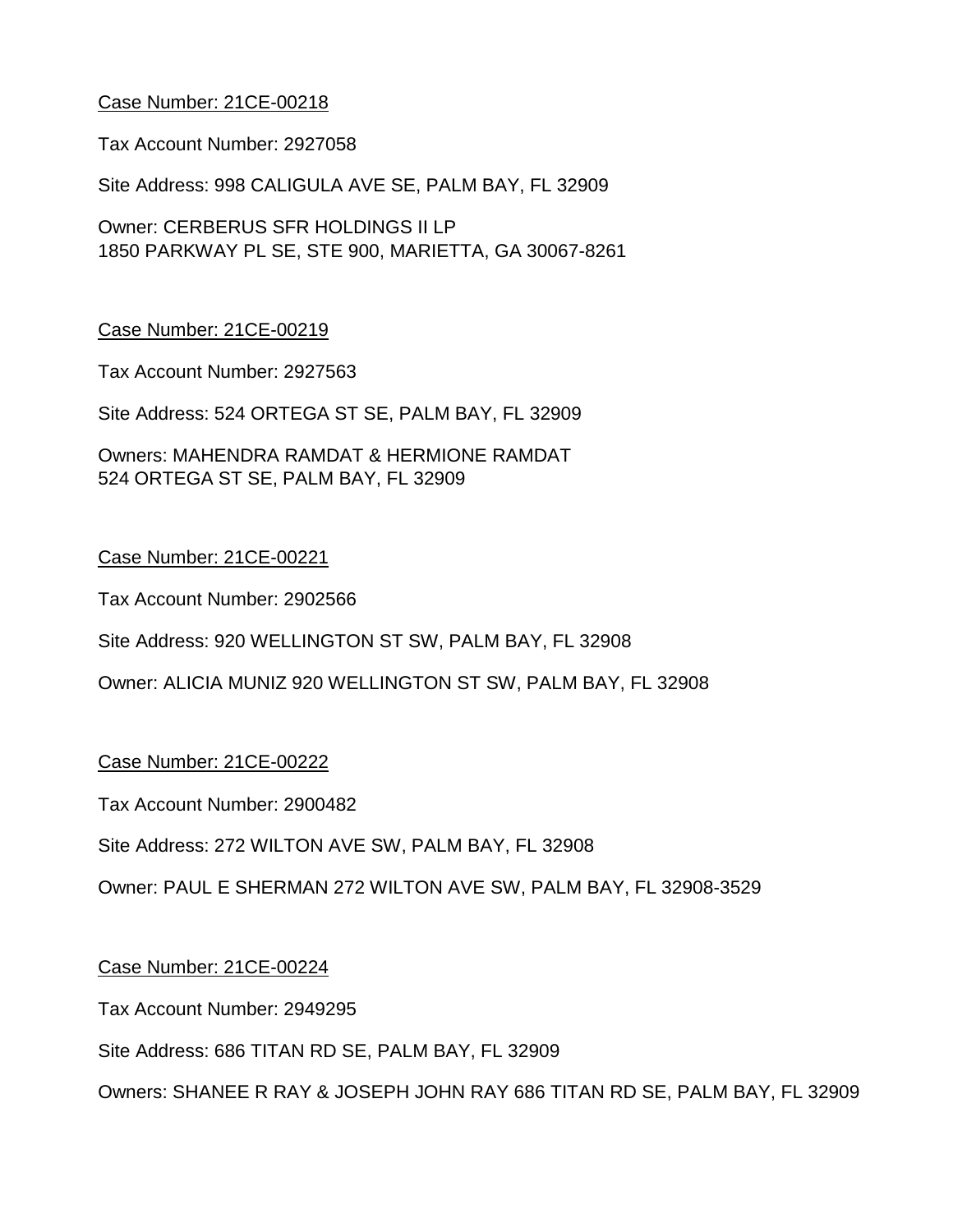Tax Account Number: 2927425

Site Address: 1162 GENESEE AVE SE, PALM BAY, FL 32909

Owners: ANDRAL LORENCYL & MARGALIE ALTIDOR 1162 GENESEE AVE SE, PALM BAY, FL 32909-4739

## Case Number: 21CE-00228

Tax Account Number: 2307303

Site Address: 6590 FULLER AVE, COCOA, FL 32927

Owners: CARRIE GOODMAN, EMMETT HERBERT GREEN 6590 FULLER AVE, COCOA, FL 32927-2238

## Case Number: 21CE-00234

Tax Account Number: 2903064

Site Address: 1375 SCHNEIDER ST SW, PALM BAY, FL 32908

Owner: MELISSA SHAW 1375 SCHNEIDER ST SW, PALM BAY, FL 32908-6868

## Case Number: 21CE-00235

Tax Account Number: 2903064

Site Address: 1375 SCHNEIDER ST SW, PALM BAY, FL 32908

Owner: MELISSA SHAW 1375 SCHNEIDER ST SW, PALM BAY, FL 32908-6868

## Case Number: 21CE-00239

Tax Account Number: 2814215

Site Address: 1127 KAREENA ST NW, PALM BAY, FL 32907

Owner: KARENA C BELLINGER 1127 KAREENA ST NW, PALM BAY, FL 32907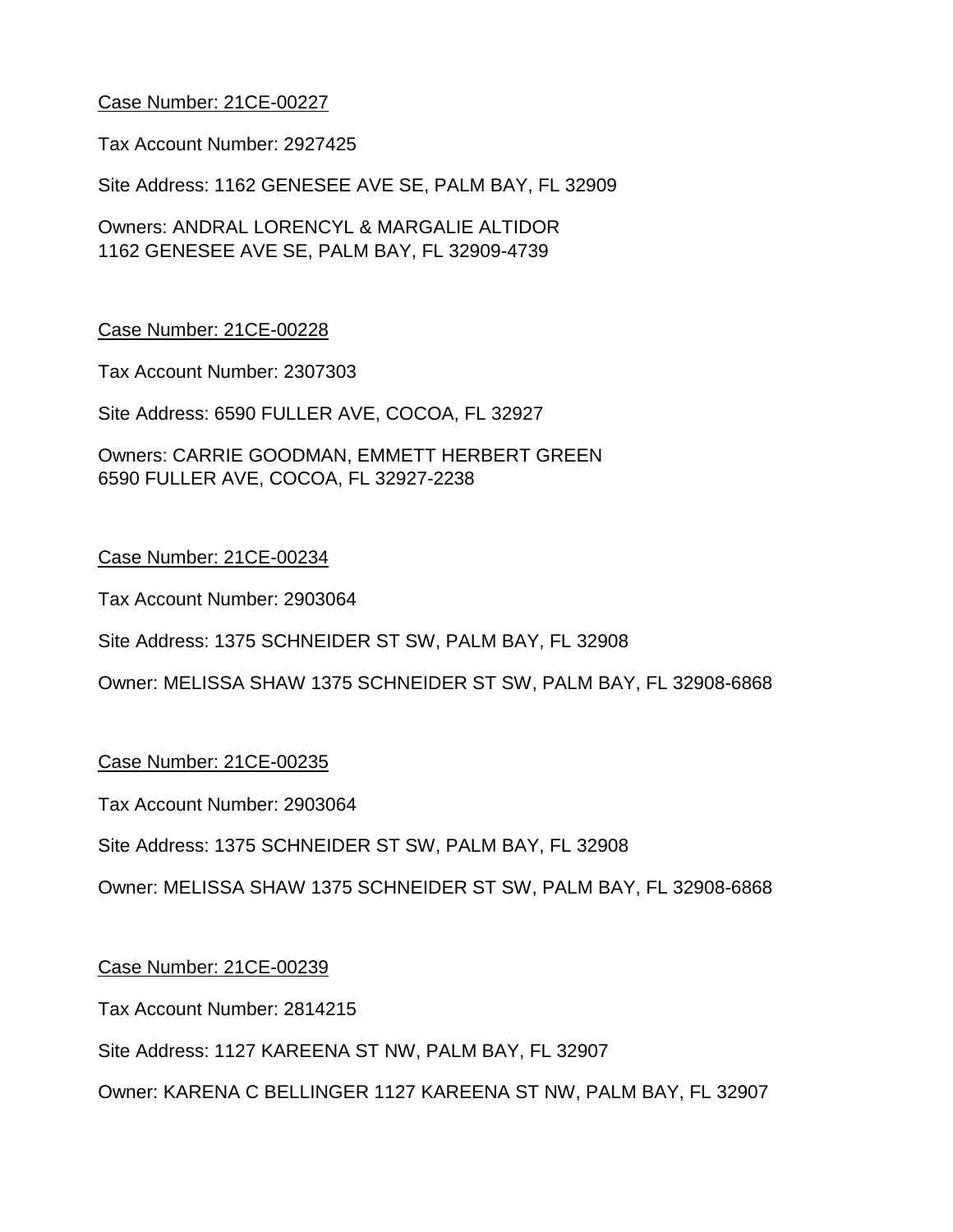Tax Account Number: 2925844

Site Address: 420 ALAMEDA AVE SE, PALM BAY, FL 32909

Owner: BRYAN FERNEY LOPEZ 420 ALAMEDA AVE SE, PALM BAY, FL 32909

Case Number: 21CE-00257

Tax Account Number: 242211

Site Address: 327 PINEDA ST, COCOA, FL 32922

Owners: JIMMY LANGLEY; HILDA LANGLEY 327 PINEDA ST, COCOA, FL 32922

## Case Number: 21CE-00307

Tax Account Number: 2900378

Site Address: 399 TREMBLEY AVE SW, PALM BAY, FL 32908

Owners: ZADDIQUE ALI & JENNIFER ALI 399 TREMBLEY AVE SW, PALM BAY, FL 32908

## Case Number: 21CE-00308

Tax Account Number: 2906840

Site Address:1020 HANSON AVE SW, PALM BAY, FL 32908

Owner: CHRISTINE BROWN 423 LOUIS AVE, FLORAL PARK, NY 11001-3526

## Case Number: 21CE-00310

Tax Account Number: 2940235

Site Address:1551 WALKER ST SE, PALM BAY, FL 32909

Owners: HASANEA BERNADETTE WHYTE & STAVAN MCDONALD WHYTE 1551 WALKER ST SE, PALM BAY, FL 32909-5938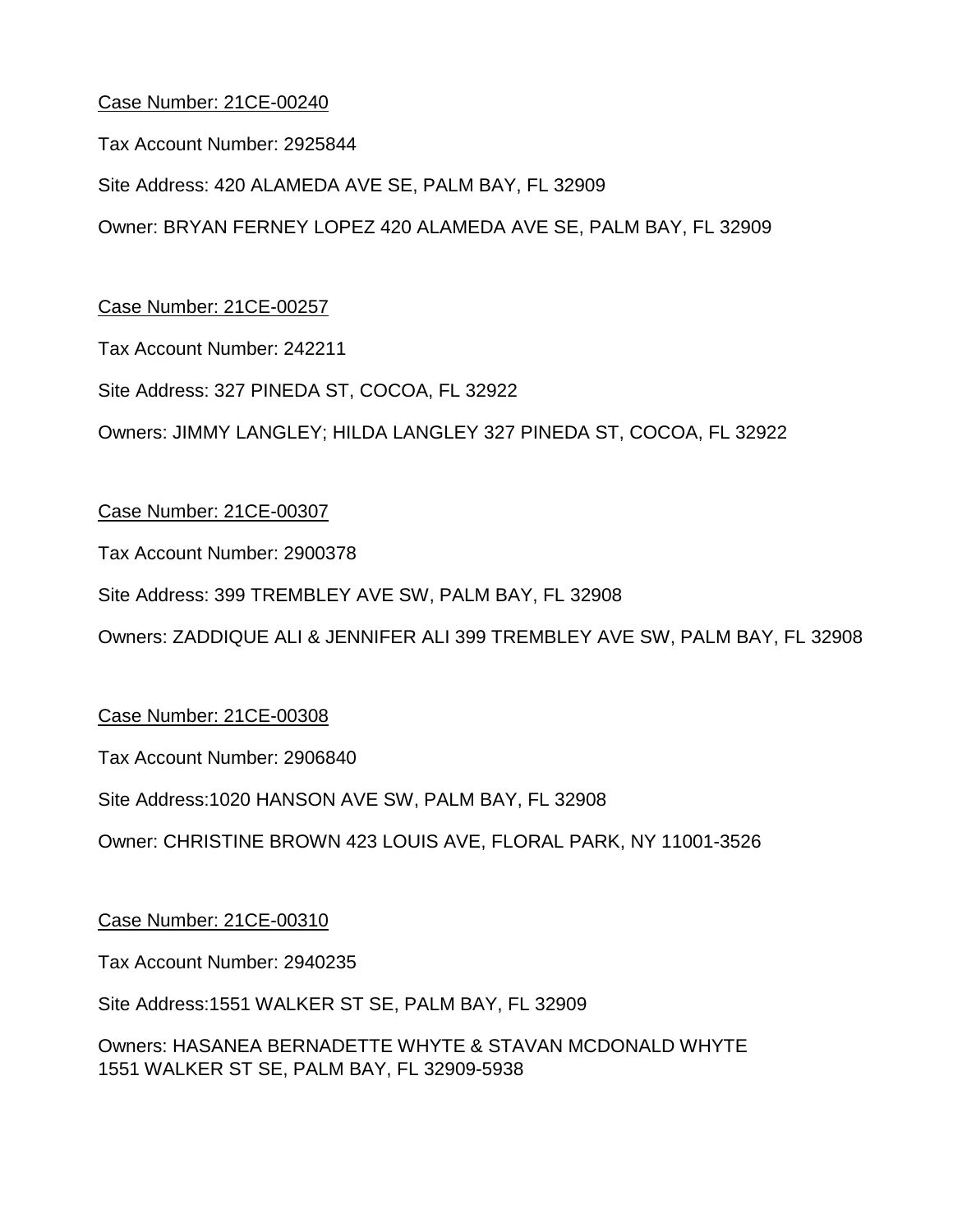Tax Account Number: 2930373

Site Address:1263 WADSWORTH ST SE, PALM BAY, FL 32909

Owners: STEVEN C HAAG & JACQUELYN M HAAG 1263 WADSWORTH ST SE, PALM BAY, FL 32909-5018

## Case Number: 21CE-00333

Tax Account Number: 2940477

Site Address: 2103 SANS SOUCI AVE SE, PALM BAY, FL 32909

Owner: ORLANDO E ZAMORA 2103 SANS SOUCI AVE SE, PALM BAY, FL 32909-6056

#### Case Number: 21CE-00334

Tax Account Number: 2940030

Site Address: 1561 SANDUSKY ST SE, PALM BAY, FL 32909

Owner: TAYLOR ANN NICHOLS 1561 SANDUSKY ST SE, PALM BAY, FL 32909-5960

#### Case Number: 21CE-00335

Tax Account Number: 2940486

Site Address: 2157 SANS SOUCI AVE SE, PALM BAY, FL 32909

Owner: MIGUEL OSMANY GARCIA PEREZ 2157 SANS SOUCI AVE SE, PALM BAY, FL 32909-6056

#### Case Number: 21CE-00336

Tax Account Number: 2946387

Site Address:2739 FLINTSTONE AVE SE, PALM BAY, FL 32909

Owners: ROSE ANN ARNOLD & ANDREW ARNOLD 2739 FLINTSTONE AVE SE, PALM BAY, FL 32909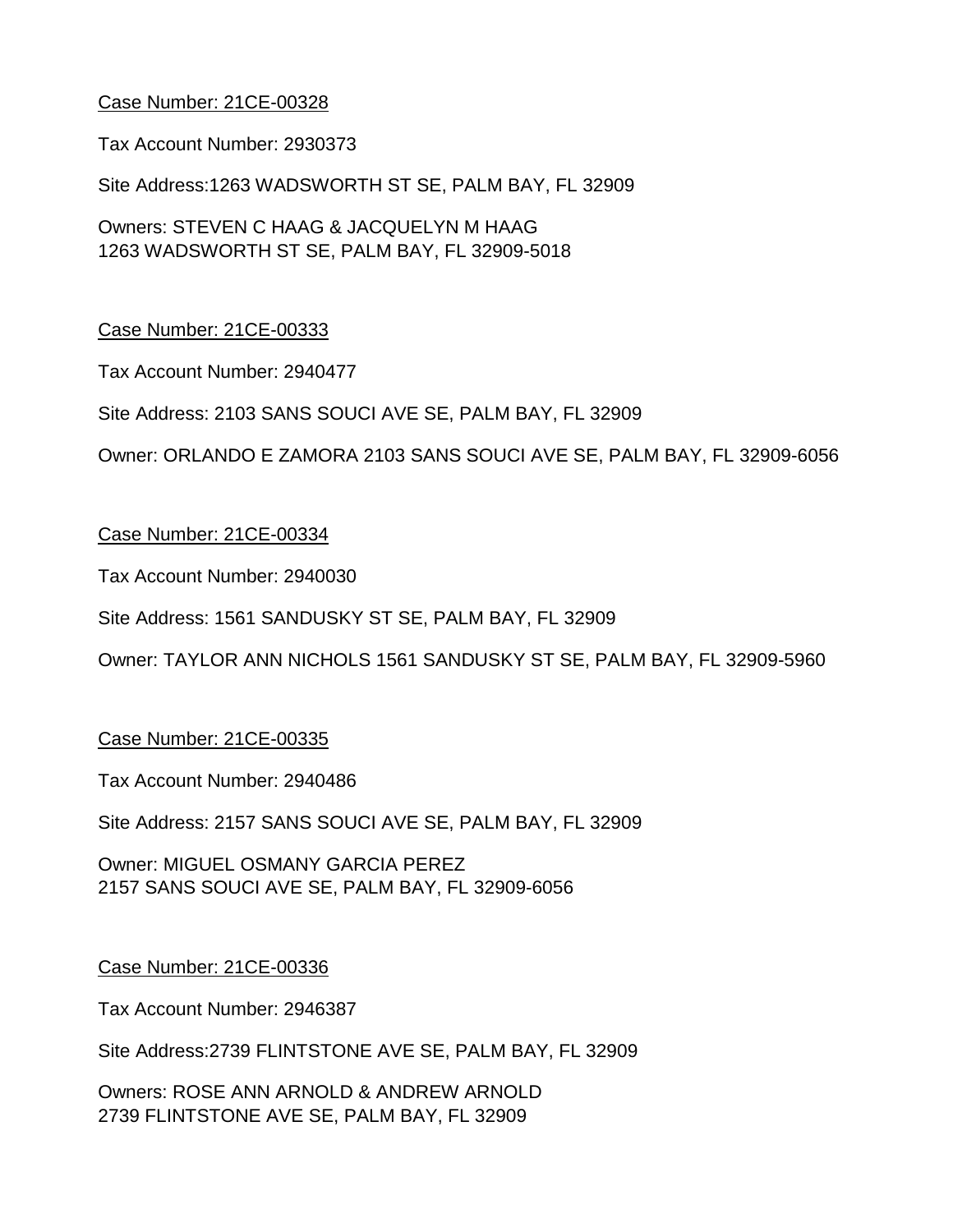Tax Account Number: 2423787

Site Address: 641 CLEARLAKE RD COCOA, FL 32922

Owner: 641 CLEARLAKE LLC 129 W HIBISCUS BLVD, MELBOURNE, FL 32901-3006

# **Others**

Case Number: 11CE-00862 (00-3499)

Tax Account Number: 2102962

Site Address: 3008 WILEY AVE, MIMS, FL 32754

Previous Owner: SIMON HIGHSMITH ESTATE C/O ELLA MAE HIGHSMITH

New Owner: MARVIN C MILLER 1104 AVON PL, COCOA, FL 32922

Case Number: 11CE-01073 (06-2909)

Tax Account Number: 2416717

Site Address: 1512 CLEARLAKE CT, COCOA, FL 32922

Previous Owner: ABDELHAQ TLOHI

New Owner: KENDALL ENTERPRISED OF BREVARD INC, Jeffrey Kendall, President 3100 W NEW HAVEN AVE, MELBOURNE, FL 32904

Case Number: 11CE-01077 (06-4481)

Tax Account Number: 2317767

Site Address: 4065 E RAILROAD AVE, COCOA, FL 32926

Previous Owners: MARTHA WILLIAMS & ROSEMARY BROWN ESTATE PO BOX 475, SHARPES, FL 32959-0475

New Owners: MARVIN C MILLER; SAMTERIA LESHAY LENNEAR 1104 AVON PL, COCOA, FL 32922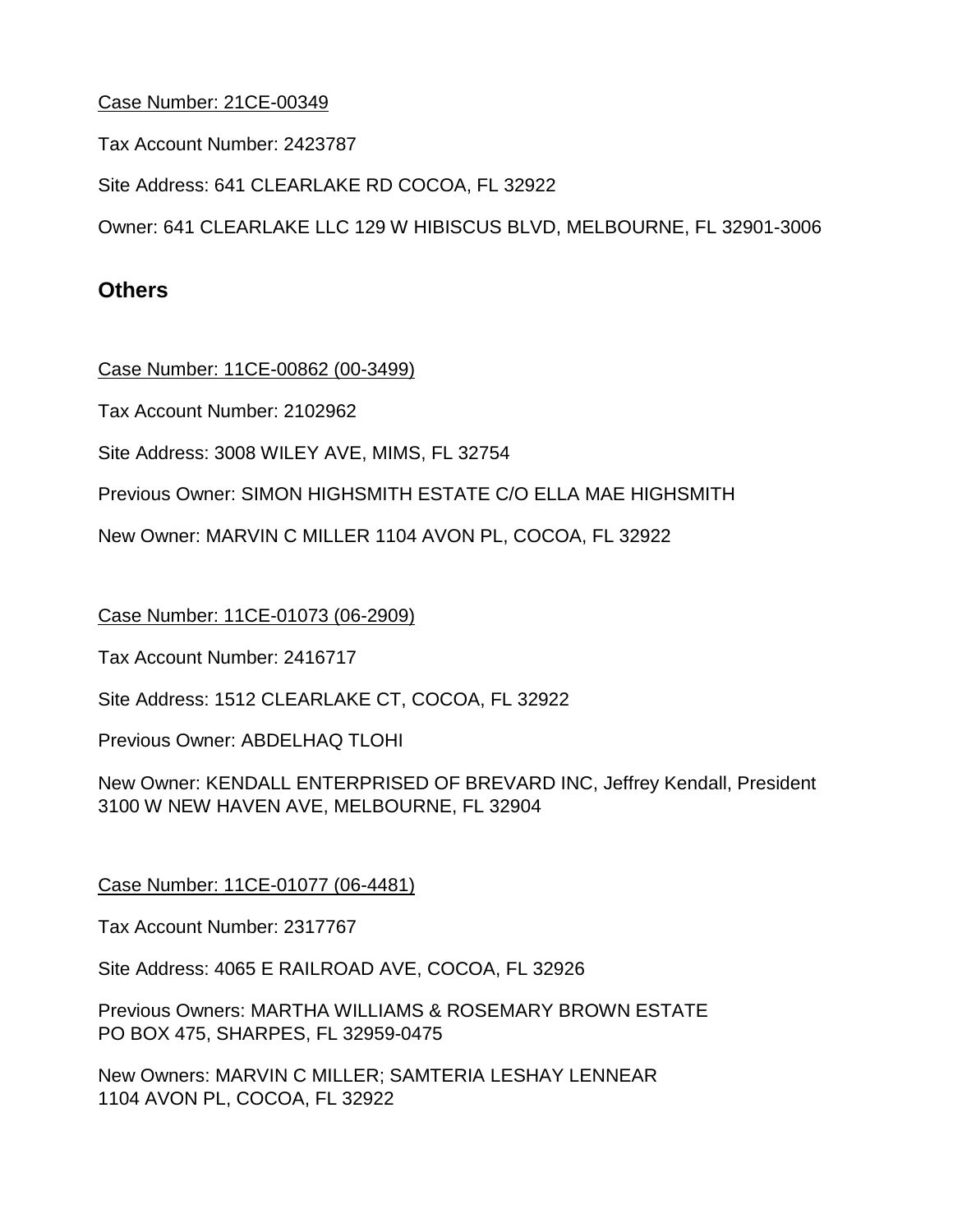## Case Number: 11CE-01264 (06-2889)

Tax Account Number: 2317767

Site Address: 4065 E RAILROAD AVE, COCOA, FL 32926

Previous Owners: MARTHA WILLIAMS & ROSEMARY BROWN ESTATE PO BOX 475, SHARPES, FL 32959-0475

New Owners: MARVIN C MILLER; SAMTERIA LESHAY LENNEAR 1104 AVON PL, COCOA, FL 32922

#### Case Number: 14CE-02310

Tax Account Number: 2519463

Site Address: 1364 PALMER CT, COCOA BEACH FL 32931

Owner: MIE PALM BAY II, LLC, by Adam Barnard, Member 4585 CITRUS BLVD, COCOA, FL 32926

Case Number: 16CE-01168

Tax Account Number: 2519463

Site Address: 1364 PALMER CT, COCOA BEACH FL 32931

Owner: MIE PALM BAY II, LLC, by Adam Barnard, Member 4585 CITRUS BLVD, COCOA, FL 32926

Case Number: 16CE-02307, 17CE-00926, 18CE-00243

Tax Account Number: 2406330

Site Address: BEAR TRL, COCOA, FL 32926

Owner: JOHN B DERAY 1230 HILLCREST DR, NEW BRAUNFELS, TX 78130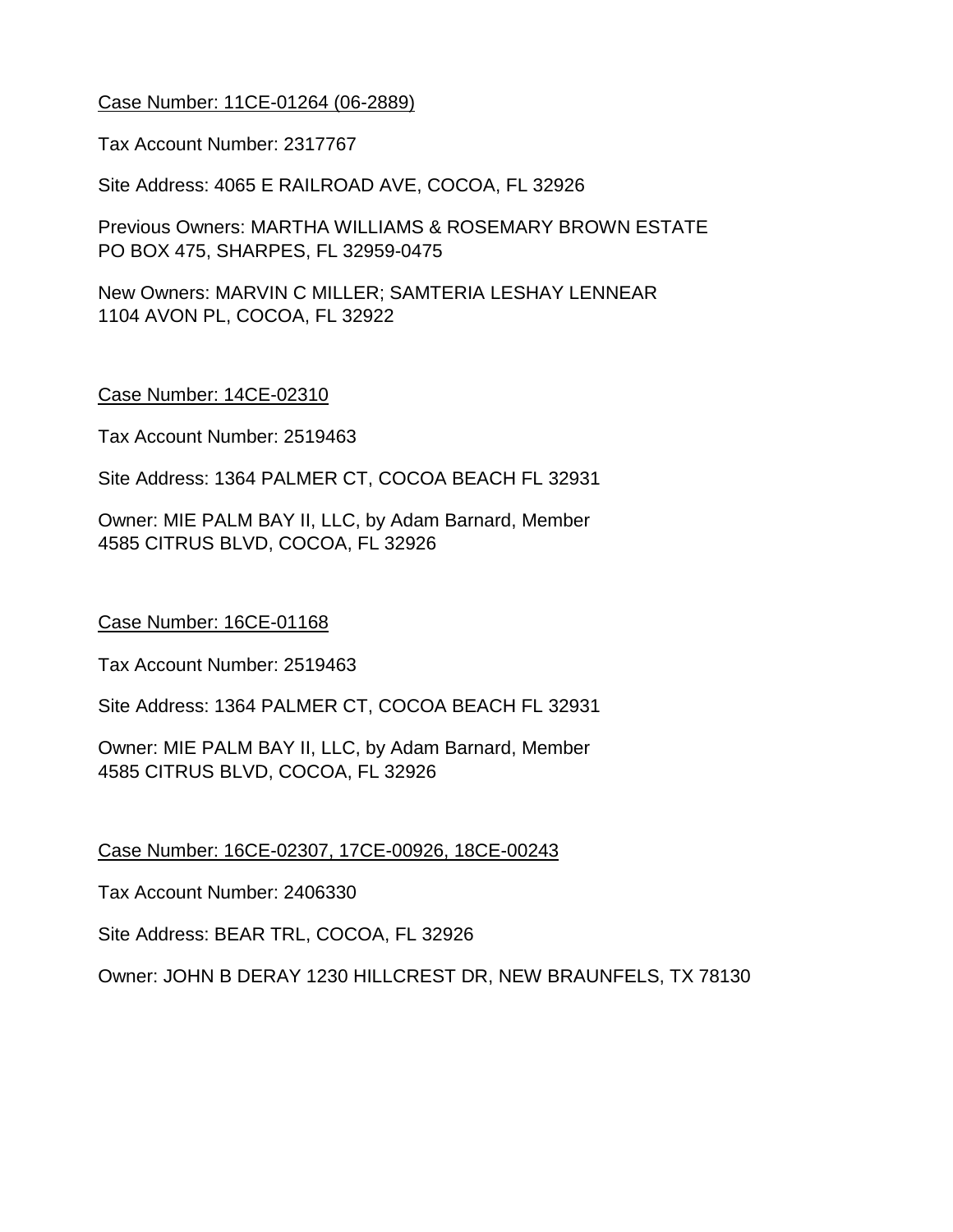Tax Account Number: 2939984

Site Address: 1592 WELLAND ST SE, PALM BAY, FL 32909

Owners: THONY CALIXTE, PAULA D CALIXTE 1592 WELLAND ST SE, PALM BAY, FL 32909

## Case Number: 20CE-00205

Tax Account Number: 2515064

Site Address: 1690 S BANANA RIVER DR, MERRITT ISLAND, FL 32952

Owner: JAMES O SPEIGNER 1690 S BANANA RIVER DR, MERRITT ISLAND, FL 32952

#### Case Number: 20CE-00620

Tax Account Number: 2510041

Site Address: 2820 SHEPARD DR, ROCKLEDGE, FL 32955

Owner: SHALANDA HENDERSON 2820 SHEPARD DR, ROCKLEDGE, FL 32955-3841

# **Impositions**

#### Case Number: 20CE-00183

Tax Account Number: 2318956

Site Address: 332 PLANTATION DR, TITUSVILLE, FL 32780

Owners: THOMPSON M MILLER, LUCY N MILLER 332 PLANTATION DR, TITUSVILLE, FL 32780

#### Case Number: 20CE-00628

Tax Account Number: 2800295

Site Address: 7750 PINE LAKE DR, MELBOURNE, FL 32904

Owners: TERRI LYNN KERN, FADI MOSES ZINATI 7750 PINE LAKE DR, MELBOURNE, FL 32904-2434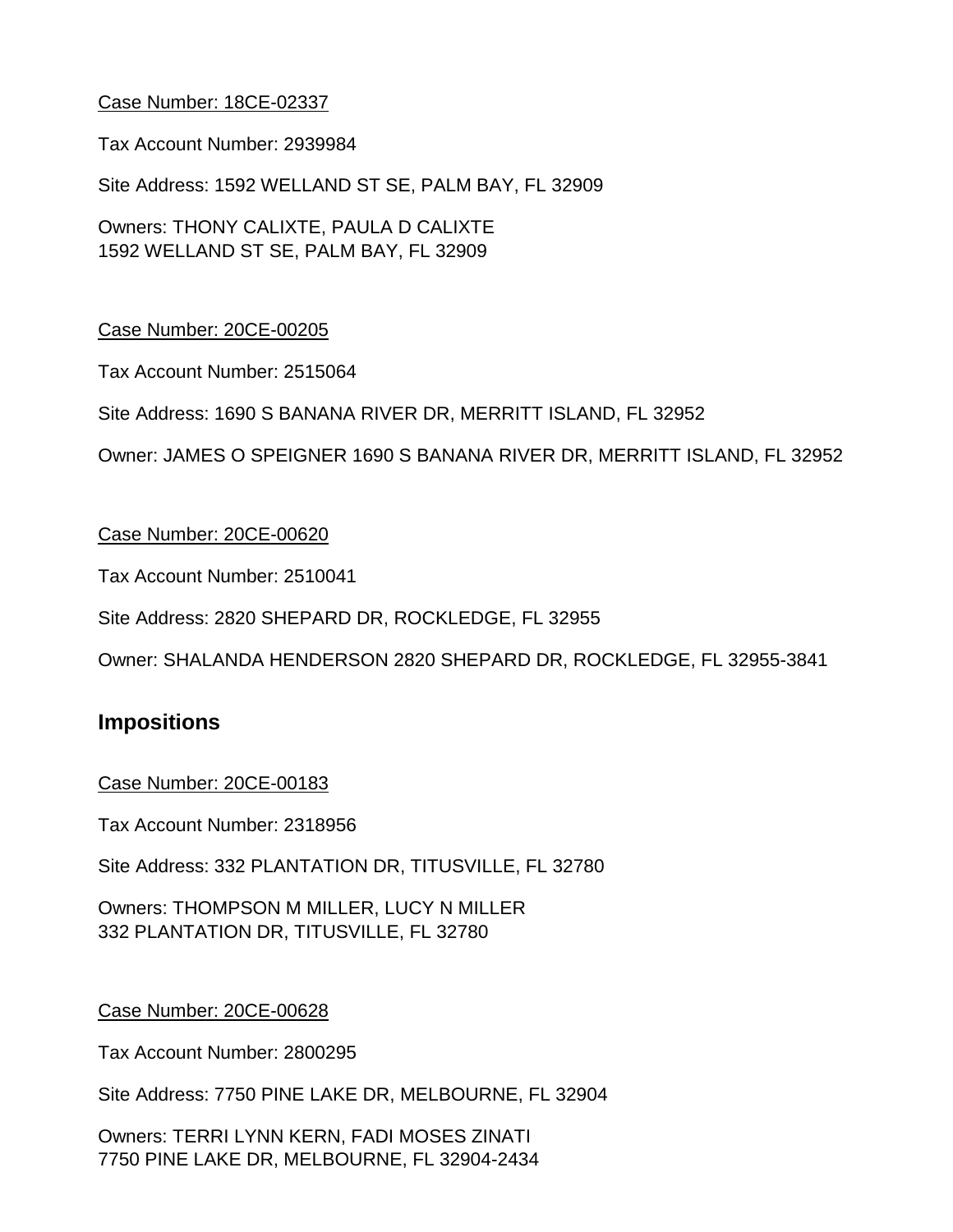Tax Account Number: 2965098

Site Address: 395 SPOONBILL LN, MELBOURNE BEACH, FL 32951

Owner: DEBORAH GLASS COSTA 2512 SARNO RD, MELBOURNE, FL 32935-8846

#### Case Number: 20CE-00876

Tax Account Number: 2501136

Site Address: 1260 S COURTENAY PKWY, MERRITT ISLAND, FL 32952

Owner: SEMINARY COVENANT COMMUNITY INC PO BOX 360565, MELBOURNE, FL 32936-0565

#### Case Number: 20CE-01057

Tax Account Number: 2601426

Site Address: 1797 MALLARD LAKE RD, MELBOURNE, FL 32940

Owner: STEVEN D HERHEIM 1797 MALLARD LAKE RD, MELBOURNE, FL 32940-6768

#### Case Number: 20CE-01347

Tax Account Number: 2315032

Site Address: 4270 ROYAL PALM AVE, COCOA, FL 32926

Owners: ROBERT L HICKLE, BARBARA A HICKLE 4270 ROYAL PALM AVE, COCOA, FL 32926

#### Case Number: 20CE-01425

Tax Account Number: 2317433

Site Address: 351 SPRING ST, COCOA, FL 32927

Owners: DOUGLAS GREENE; CORRINE BIRCHFIELD 4115 ARLINGTON AVE, MIMS, FL 32754-5028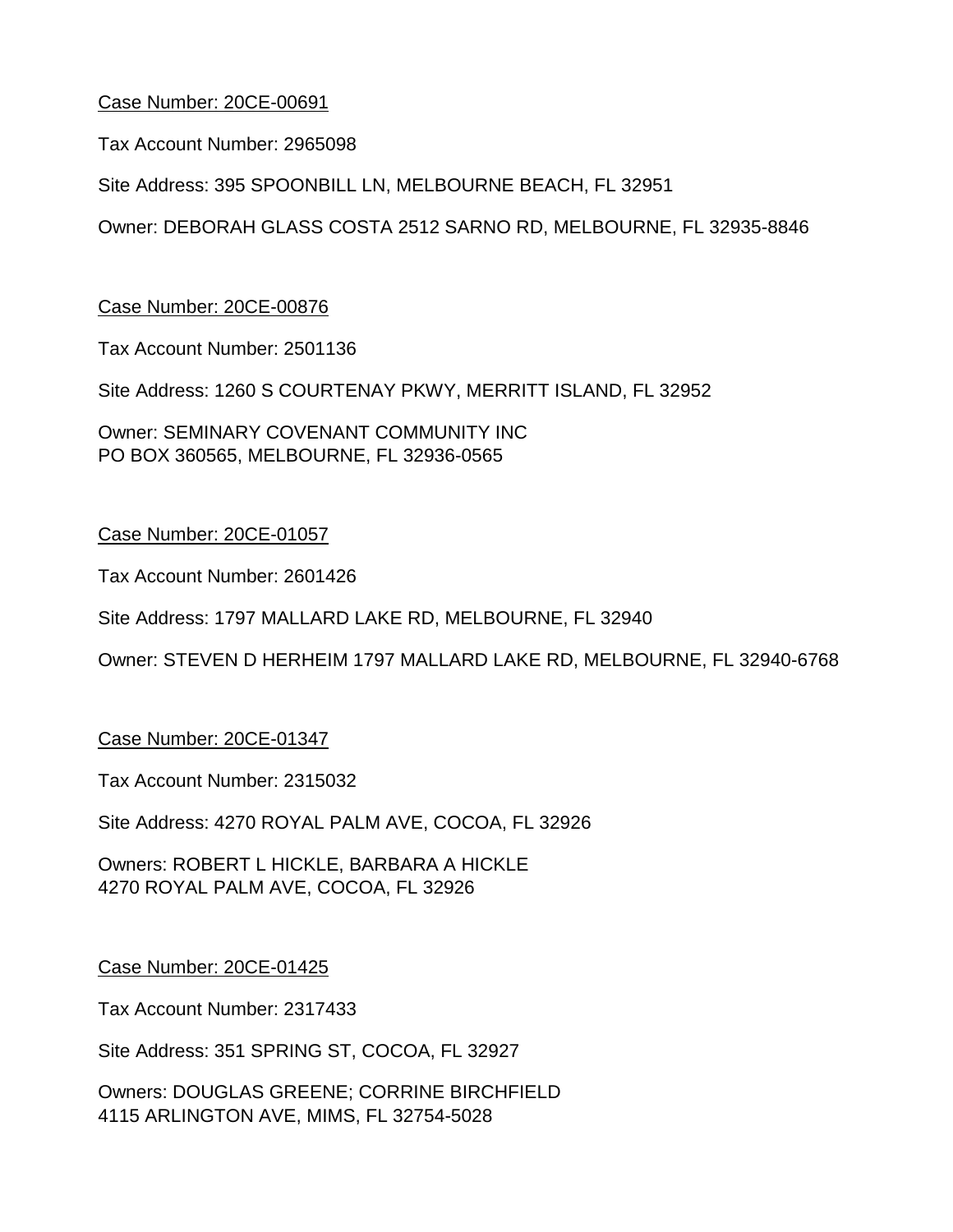Tax Account Number: 2314967

Site Address: 4213 KIPLING DR, COCOA, FL 32926

Owner: ROBERT IVEY 4213 KIPLING DR, COCOA, FL 32926

Case Number: 20CE-01591

Tax Account Number: 2103000

Site Address: 3321 BROCKETT RD, MIMS, FL 32754

Owner: LUKE LANDRY A/K/A LUKE DAVID MICHAEL LANDRY 1630 WEST CT, TITUSVILLE, FL 32796-1727

## Case Number: 20CE-01621

Tax Account Number: 2314869 (Multiple Addresses)

Site Address: 4080 MORRIS AVE, COCOA, FL 32927

Owner: MORRIS AVE MOBILE HOME PARK LLC 2728 ENTERPRISE RD, STE 200, ORANGE CITY, FL 32763-8276

## Case Number: 20CE-01632

Tax Account Number: 2410887

Site Address: 603 SOUTH RIDGEWOOD DR, COCOA, FL 32926

Owner: DAVID MARTIN KRUGER PO BOX 236441, COCOA, FL 32923-6441

## Case Number: 20CE-01693

Tax Account Number: 2318279

Site Address: 420 CORAL LN, COCOA, FL 32927

Owners: NEILE R BISSELL, JR & CAROL BISSELL 420 CORAL LN, COCOA, FL 32927-5934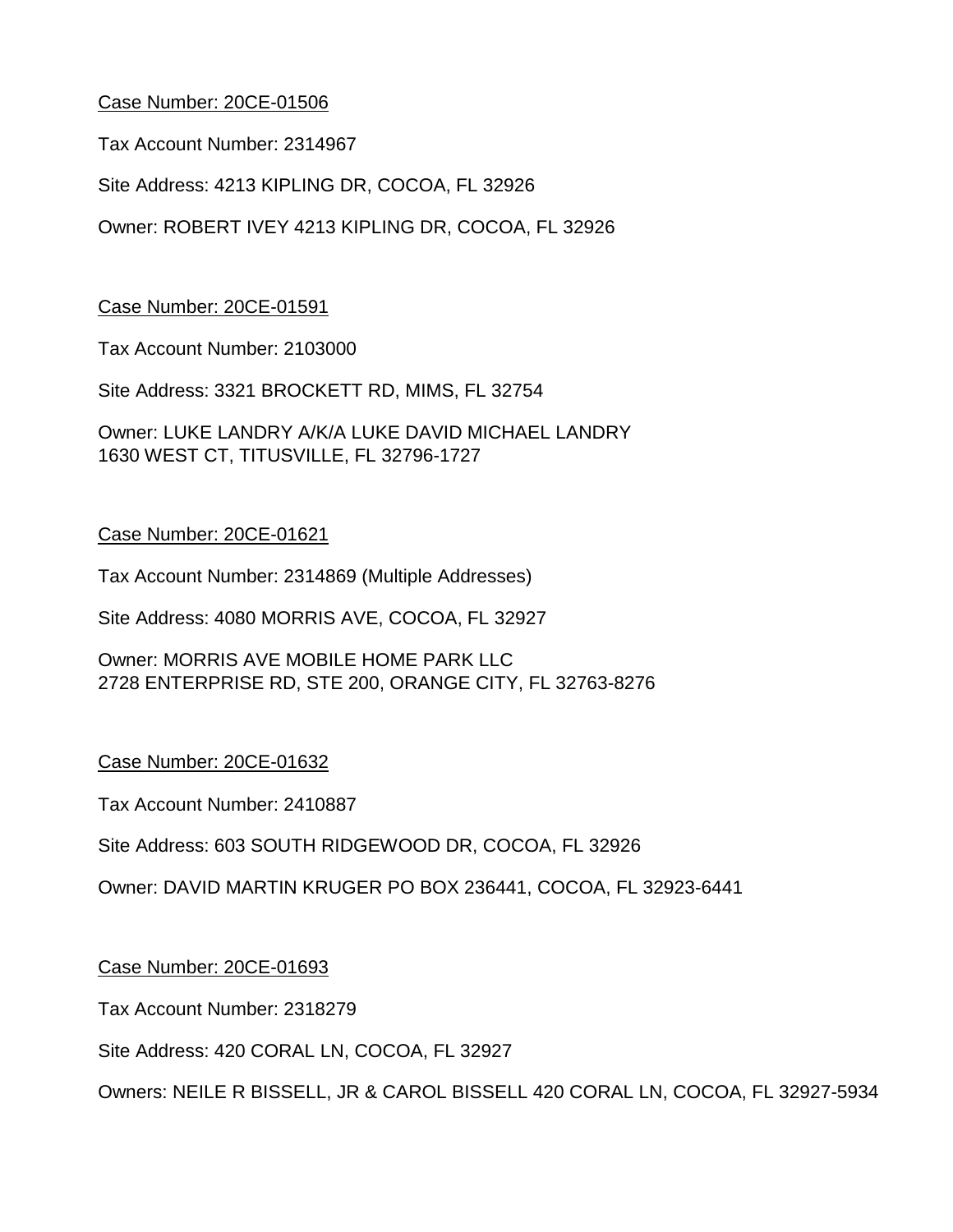Tax Account Number: 2317102

Site Address: 7336 BROADWAY BLVD, COCOA, FL 32927

Owner: TARPON IV LLC 18305 BISCAYNE BLVD STE 400, AVENTURA, FL 33160

Case Number: 20CE-01862

Tax Account Number: 2800820

Site Address: 12 EMERALD ST, MELBOURNE, FL 32904

Owners: NICHOLAS BAKAS; TANYA HORTON 12 EMERALD ST, WEST MELBOURNE, FL 32904

Case Number: 20CE-01950

Tax Account Number: 2413555

Site Address: 109 HIGHVIEW DR, COCOA, FL 32922

Owner: BRENDAN G KINSELLA 109 HIGHVIEW DR, COCOA, FL 32922

Case Number: 20CE-01952

Tax Account Number: 2317151

Site Address: 305 RONALD ST, COCOA, FL 32927

Owner: THE REALTY CONNEXION DISCOUNT REAL ESTATE CORP 821 N RIVERSIDE DR, POMPANO BEACH, FL 33062-3992

# **Acknowledgments**

Case Number: 11CE-01098 (07-1631)

Tax Account Number: 2609518

Site Address: 105 CORAL REEF DR, SATELLITE BEACH, FL 32937

Owner: ELIZABETH HUBBARD 381 WEST CLARIDGE ST, SATELLITE BEACH, FL 32937